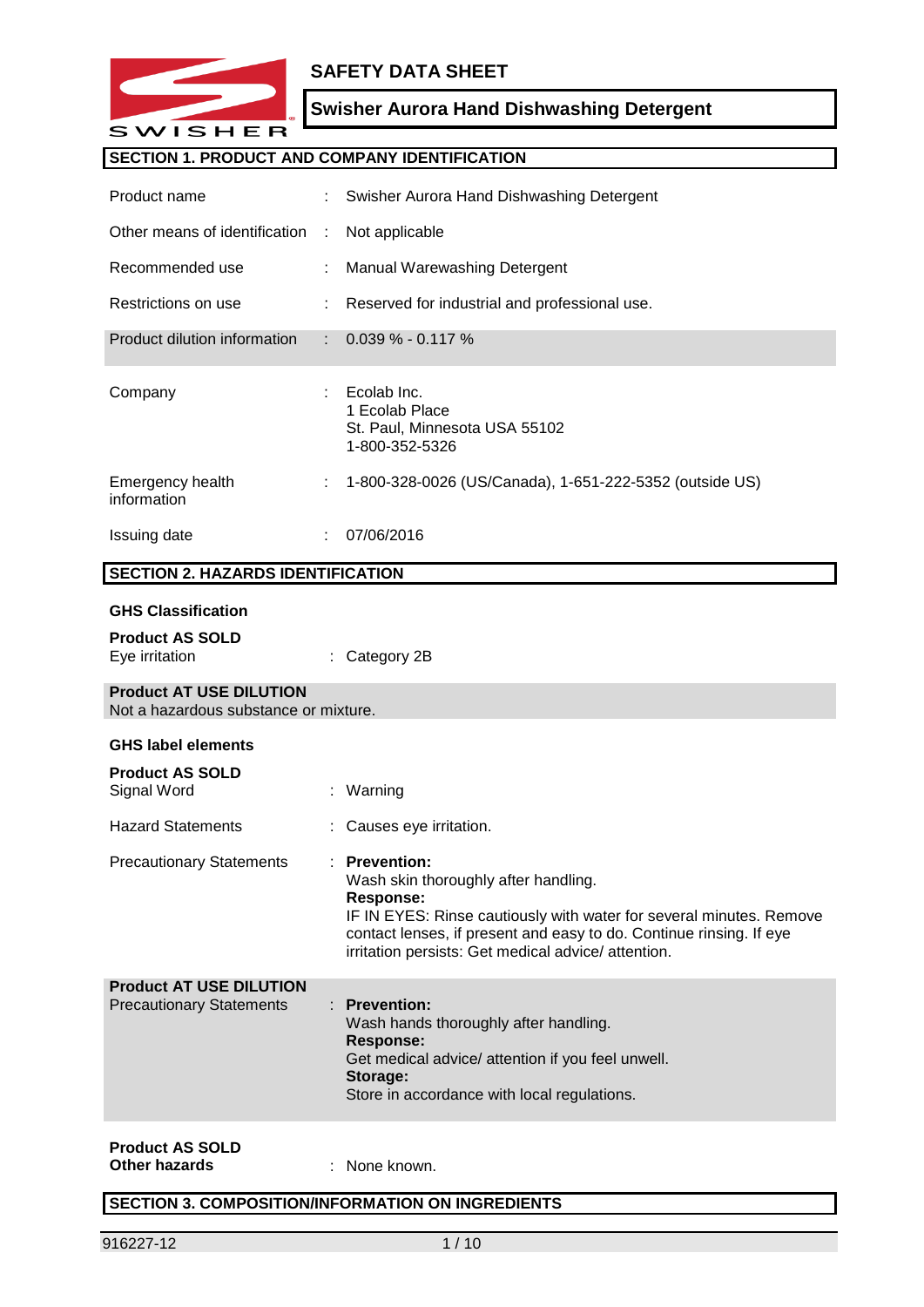| <b>Product AS SOLD</b>                         |               |                   |  |  |  |  |
|------------------------------------------------|---------------|-------------------|--|--|--|--|
| Pure substance/mixture<br>Mixture              |               |                   |  |  |  |  |
| <b>Chemical name</b>                           | CAS-No.       | Concentration (%) |  |  |  |  |
| Secondary Alkanesulphonates                    | 68439-57-6    | $5 - 10$          |  |  |  |  |
| Sodium poly(oxyethylene) dodecyl ether sulfate | 68585-34-2    | $1 - 5$           |  |  |  |  |
| amines, coco alkyldimethyl, n-oxides           | 61788-90-7    | $1 - 5$           |  |  |  |  |
| sodium chloride                                | 7647-14-5     | $1 - 5$           |  |  |  |  |
| Propylene glycol                               | $57 - 55 - 6$ | $1 - 5$           |  |  |  |  |
| ethanol                                        | 64-17-5       | $1 - 5$           |  |  |  |  |

# **Product AT USE DILUTION**

No hazardous ingredients

| <b>SECTION 4. FIRST AID MEASURES</b>                              |    |                                                                                   |
|-------------------------------------------------------------------|----|-----------------------------------------------------------------------------------|
| <b>Product AS SOLD</b><br>In case of eye contact                  |    | : Rinse with plenty of water.                                                     |
| In case of skin contact                                           |    | Rinse with plenty of water.                                                       |
| If swallowed                                                      |    | Rinse mouth. Get medical attention if symptoms occur.                             |
| If inhaled                                                        | t. | Get medical attention if symptoms occur.                                          |
| Protection of first-aiders                                        |    | No special precautions are necessary for first aid responders.                    |
| Notes to physician                                                |    | Treat symptomatically.                                                            |
| Most important symptoms<br>and effects, both acute and<br>delayed |    | : See Section 11 for more detailed information on health effects and<br>symptoms. |
| <b>Product AT USE DILUTION</b>                                    |    |                                                                                   |
| In case of eye contact                                            |    | : Rinse with plenty of water.                                                     |
| In case of skin contact                                           |    | Rinse with plenty of water.                                                       |
| If swallowed                                                      |    | Rinse mouth. Get medical attention if symptoms occur.                             |
| If inhaled                                                        |    | Get medical attention if symptoms occur.                                          |

## **SECTION 5. FIRE-FIGHTING MEASURES**

| <b>Product AS SOLD</b><br>Suitable extinguishing media | : Use extinguishing measures that are appropriate to local<br>circumstances and the surrounding environment. |
|--------------------------------------------------------|--------------------------------------------------------------------------------------------------------------|
| Unsuitable extinguishing<br>media                      | : None known.                                                                                                |
| Specific hazards during fire<br>fighting               | : Not flammable or combustible.                                                                              |
| Hazardous combustion<br>products                       | $\therefore$ Decomposition products may include the following materials:<br>Carbon oxides                    |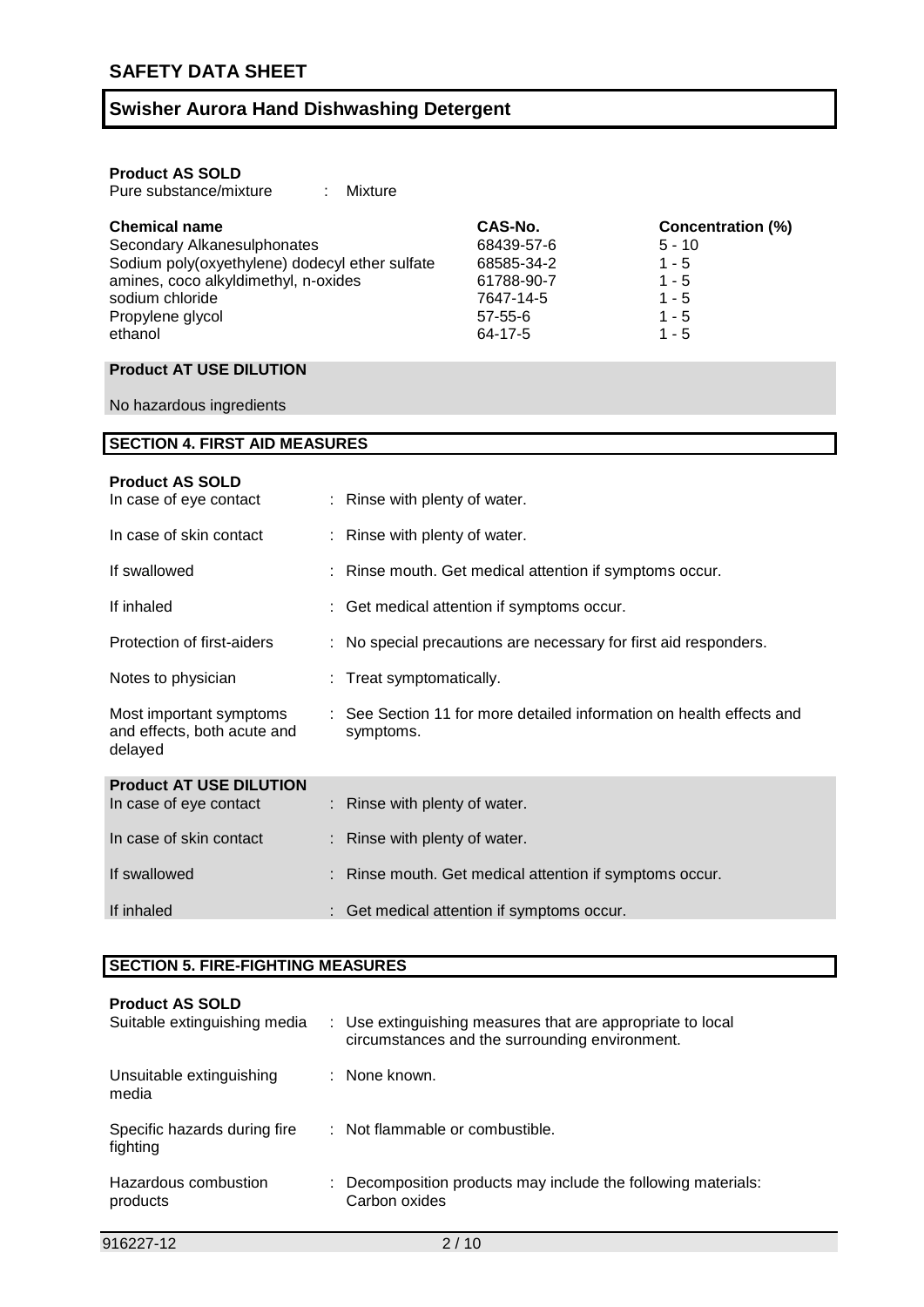|                                                   | Nitrogen oxides (NOx)<br>Sulfur oxides<br>Oxides of phosphorus                                                                                                                        |
|---------------------------------------------------|---------------------------------------------------------------------------------------------------------------------------------------------------------------------------------------|
| Special protective equipment<br>for fire-fighters | : Use personal protective equipment.                                                                                                                                                  |
| Specific extinguishing<br>methods                 | : Fire residues and contaminated fire extinguishing water must be<br>disposed of in accordance with local regulations. In the event of fire<br>and/or explosion do not breathe fumes. |

### **SECTION 6. ACCIDENTAL RELEASE MEASURES**

| <b>Product AS SOLD</b><br>Personal precautions,<br>protective equipment and<br>emergency procedures         | : Refer to protective measures listed in sections 7 and 8.                                                                                                                                                                                                                                                                                                                                                                    |
|-------------------------------------------------------------------------------------------------------------|-------------------------------------------------------------------------------------------------------------------------------------------------------------------------------------------------------------------------------------------------------------------------------------------------------------------------------------------------------------------------------------------------------------------------------|
| Environmental precautions                                                                                   | : Do not allow contact with soil, surface or ground water.                                                                                                                                                                                                                                                                                                                                                                    |
| Methods and materials for<br>containment and cleaning up                                                    | : Stop leak if safe to do so. Contain spillage, and then collect with non-<br>combustible absorbent material, (e.g. sand, earth, diatomaceous<br>earth, vermiculite) and place in container for disposal according to<br>local / national regulations (see section 13). Flush away traces with<br>water. For large spills, dike spilled material or otherwise contain<br>material to ensure runoff does not reach a waterway. |
| <b>Product AT USE DILUTION</b><br>Personal precautions,<br>protective equipment and<br>emergency procedures | Refer to protective measures listed in sections 7 and 8.                                                                                                                                                                                                                                                                                                                                                                      |
| Environmental precautions                                                                                   | : No special environmental precautions required.                                                                                                                                                                                                                                                                                                                                                                              |
| Methods and materials for<br>containment and cleaning up                                                    | : Stop leak if safe to do so. Contain spillage, and then collect with non-<br>combustible absorbent material, (e.g. sand, earth, diatomaceous<br>earth, vermiculite) and place in container for disposal according to<br>local / national regulations (see section 13). Flush away traces with<br>water. For large spills, dike spilled material or otherwise contain<br>material to ensure runoff does not reach a waterway. |

### **SECTION 7. HANDLING AND STORAGE**

| <b>Product AS SOLD</b><br>Advice on safe handling | : Wash hands thoroughly after handling.                                |
|---------------------------------------------------|------------------------------------------------------------------------|
| Conditions for safe storage                       | : Keep out of reach of children. Store in suitable labeled containers. |
| Storage temperature                               | : $0^{\circ}$ C to 50 $^{\circ}$ C                                     |
| <b>Product AT USE DILUTION</b>                    |                                                                        |

| Advice on safe handling | Wash hands after handling. For personal protection see section 8. |
|-------------------------|-------------------------------------------------------------------|
|                         |                                                                   |

Conditions for safe storage : Keep out of reach of children. Store in suitable labeled containers.

# **SECTION 8. EXPOSURE CONTROLS/PERSONAL PROTECTION**

### **Product AS SOLD**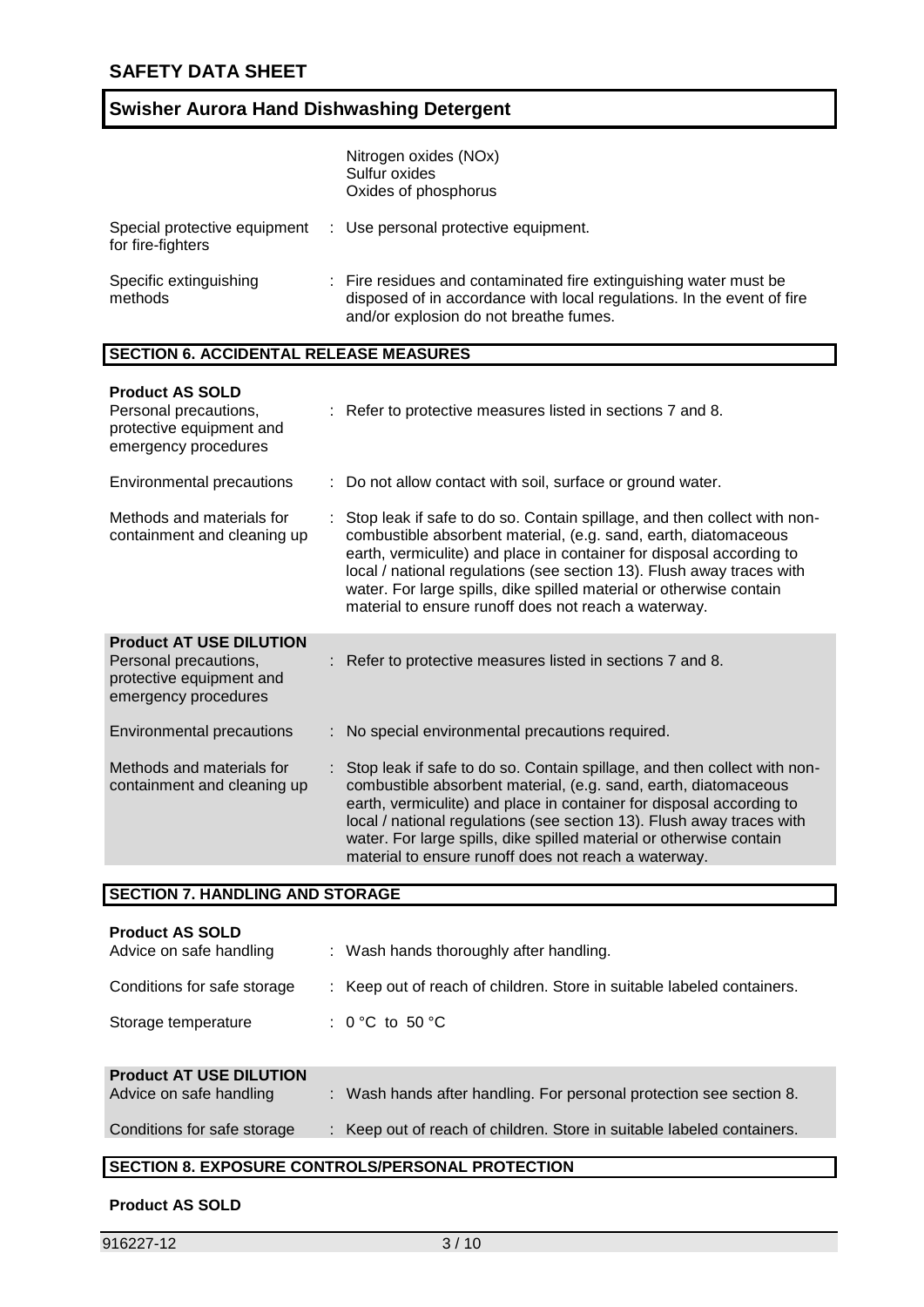# **Ingredients with workplace control parameters**

| Ingredients                    | CAS-No.                                     | Form of<br>exposure                       | Permissible<br>concentration                                      | <b>Basis</b>       |
|--------------------------------|---------------------------------------------|-------------------------------------------|-------------------------------------------------------------------|--------------------|
| Propylene glycol               | $57 - 55 - 6$                               | <b>TWA</b>                                | 10 $mg/m3$                                                        | <b>AIHA WEEL</b>   |
| ethanol                        | 64-17-5                                     | <b>TWA</b>                                | 1,000 ppm<br>1,900 mg/m3                                          | <b>NIOSH REL</b>   |
|                                |                                             | <b>TWA</b>                                | 1,000 ppm<br>1,900 mg/m3                                          | OSHA <sub>Z1</sub> |
| <b>Engineering measures</b>    |                                             | exposure to airborne contaminants.        | Good general ventilation should be sufficient to control worker   |                    |
| Personal protective equipment  |                                             |                                           |                                                                   |                    |
| Eye protection                 | : No special protective equipment required. |                                           |                                                                   |                    |
| Hand protection                |                                             | No special protective equipment required. |                                                                   |                    |
| Skin protection                |                                             | No special protective equipment required. |                                                                   |                    |
| Respiratory protection         |                                             |                                           | : No personal respiratory protective equipment normally required. |                    |
| Hygiene measures               | practice.                                   |                                           | : Handle in accordance with good industrial hygiene and safety    |                    |
| <b>Product AT USE DILUTION</b> |                                             |                                           |                                                                   |                    |
| <b>Engineering measures</b>    |                                             | exposure to airborne contaminants.        | : Good general ventilation should be sufficient to control worker |                    |
| Personal protective equipment  |                                             |                                           |                                                                   |                    |
| Eye protection                 | : No special protective equipment required. |                                           |                                                                   |                    |
| Hand protection                |                                             | No special protective equipment required. |                                                                   |                    |
| Skin protection                |                                             | No special protective equipment required. |                                                                   |                    |
| Respiratory protection         |                                             |                                           | No personal respiratory protective equipment normally required.   |                    |

# **SECTION 9. PHYSICAL AND CHEMICAL PROPERTIES**

|                                            | <b>Product AS SOLD</b>                         | <b>Product AT USE DILUTION</b> |
|--------------------------------------------|------------------------------------------------|--------------------------------|
| Appearance                                 | $:$ liquid                                     | liquid                         |
| Color                                      | : clear, dark blue                             | light blue                     |
| Odor                                       | $:$ Floral                                     | Floral                         |
| pH                                         | $: 7.5 - 10.0$ . 100 %                         | $7.33 - 7.57$                  |
| Flash point                                | : Not applicable, Does not sustain combustion. |                                |
| <b>Odor Threshold</b>                      | : No data available                            |                                |
| Melting point/freezing point               | : No data available                            |                                |
| Initial boiling point and<br>boiling range | : $> 100 °C$                                   |                                |
| Evaporation rate                           | No data available                              |                                |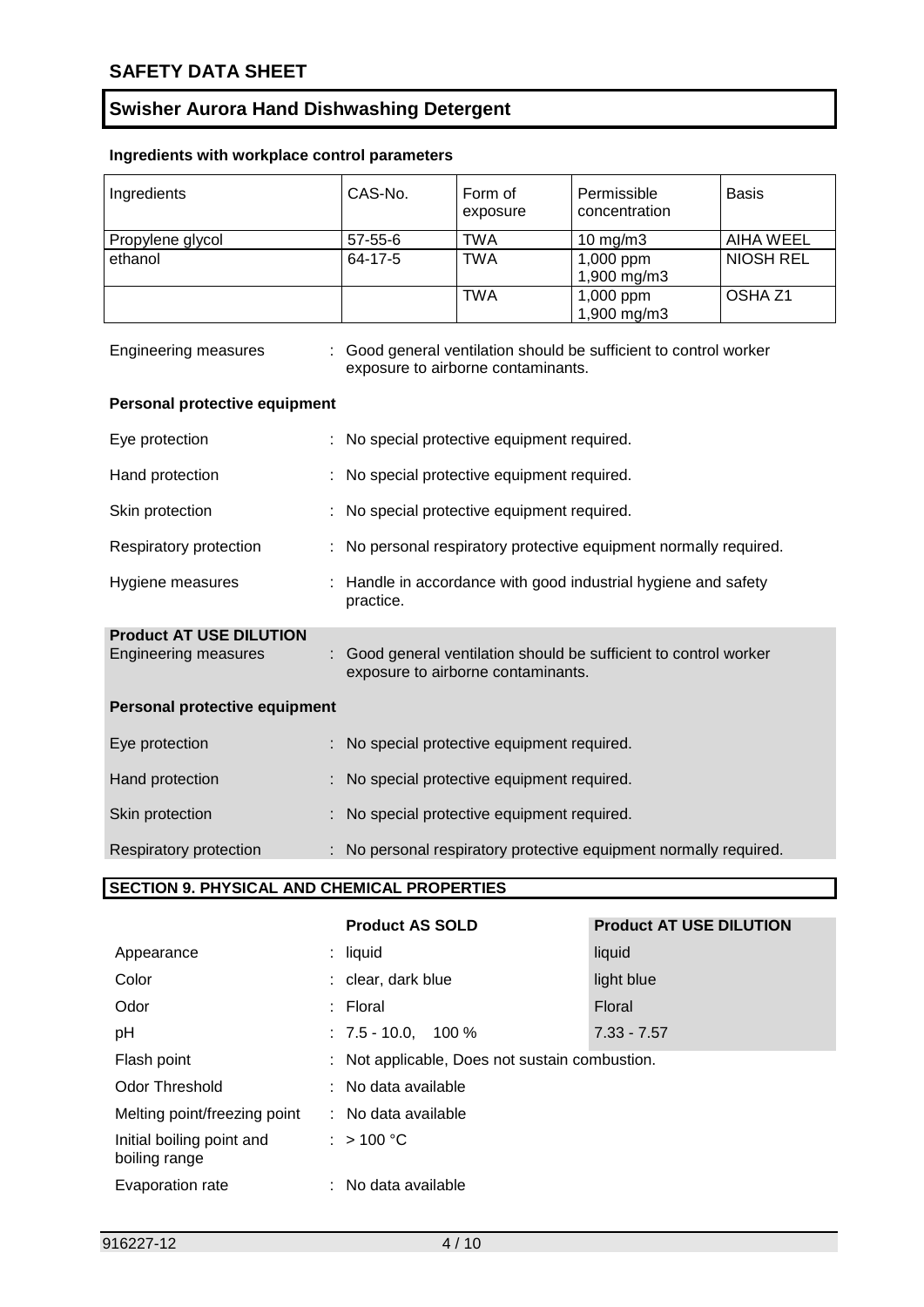| Flammability (solid, gas)                  | : No data available                                      |
|--------------------------------------------|----------------------------------------------------------|
| Upper explosion limit                      | : No data available                                      |
| Lower explosion limit                      | No data available                                        |
| Vapor pressure                             | No data available                                        |
| Relative vapor density                     | : No data available                                      |
| Relative density                           | $: 1.022 - 1.042$                                        |
| Water solubility                           | $:$ soluble                                              |
| Solubility in other solvents               | : No data available                                      |
| Partition coefficient: n-<br>octanol/water | : No data available                                      |
| Autoignition temperature                   | : No data available                                      |
| Thermal decomposition                      | : No data available                                      |
| Viscosity, kinematic                       | No data available                                        |
| <b>Explosive properties</b>                | No data available                                        |
| Oxidizing properties                       | The substance or mixture is not classified as oxidizing. |
| Molecular weight                           | No data available                                        |
| <b>VOC</b>                                 | No data available                                        |

# **SECTION 10. STABILITY AND REACTIVITY**

| <b>Product AS SOLD</b><br>Chemical stability |    | : Stable under normal conditions.                                                                                                              |
|----------------------------------------------|----|------------------------------------------------------------------------------------------------------------------------------------------------|
| Possibility of hazardous<br>reactions        |    | : No dangerous reaction known under conditions of normal use.                                                                                  |
| Conditions to avoid                          |    | : None known.                                                                                                                                  |
| Incompatible materials                       |    | : None known.                                                                                                                                  |
| Hazardous decomposition<br>products          | ÷. | Decomposition products may include the following materials:<br>Carbon oxides<br>Nitrogen oxides (NOx)<br>Sulfur oxides<br>Oxides of phosphorus |

## **SECTION 11. TOXICOLOGICAL INFORMATION**

|          | Information on likely routes of : Inhalation, Eye contact, Skin contact |
|----------|-------------------------------------------------------------------------|
| exposure |                                                                         |

### **Potential Health Effects**

| <b>Product AS SOLD</b><br>Eyes | : Causes eye irritation.                                      |
|--------------------------------|---------------------------------------------------------------|
| <b>Skin</b>                    | : Health injuries are not known or expected under normal use. |
| Ingestion                      | : Health injuries are not known or expected under normal use. |
| Inhalation                     | : Health injuries are not known or expected under normal use. |
|                                |                                                               |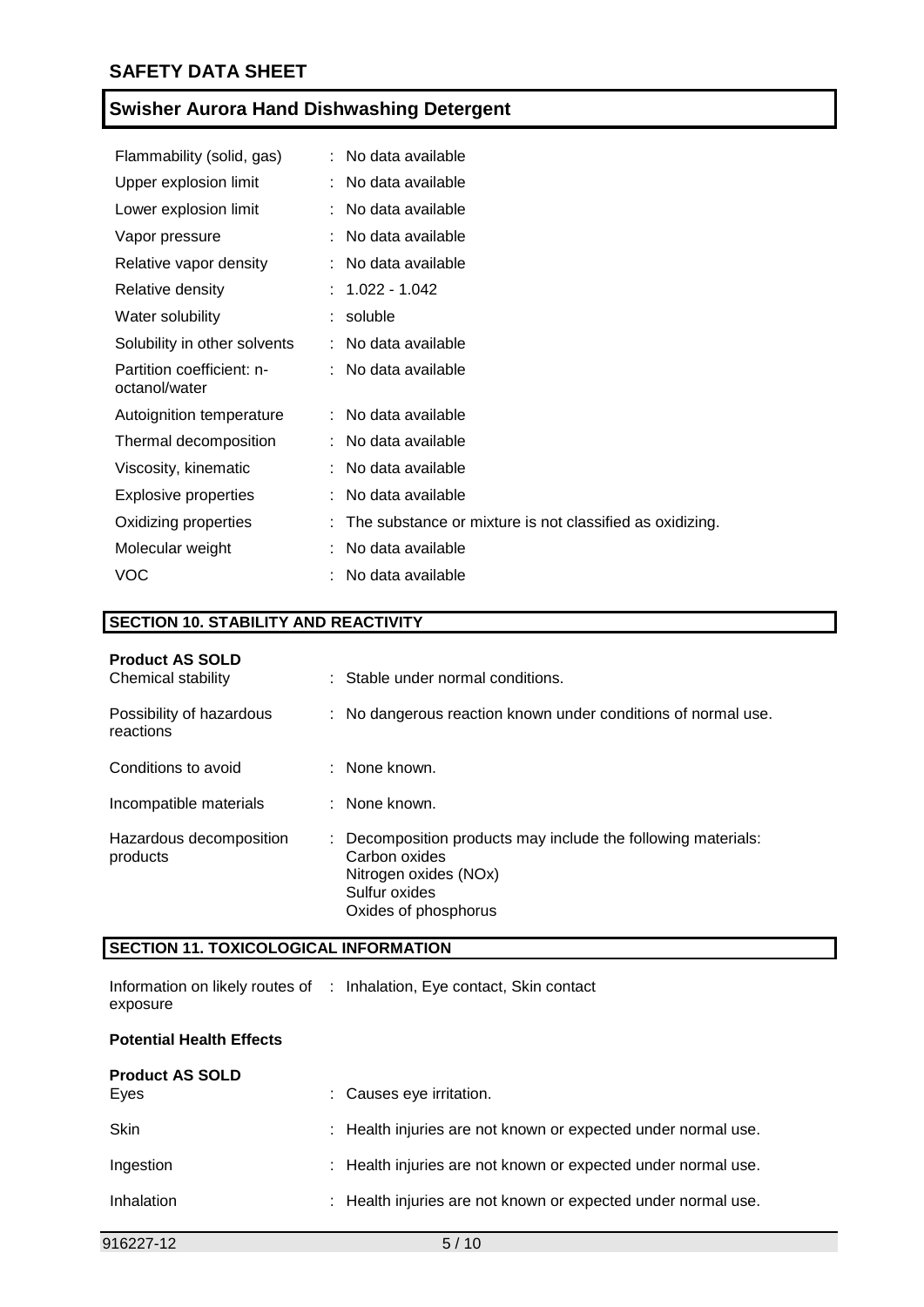| <b>Chronic Exposure</b>                | : Health injuries are not known or expected under normal use. |
|----------------------------------------|---------------------------------------------------------------|
| <b>Product AT USE DILUTION</b><br>Eyes | : Health injuries are not known or expected under normal use. |
| <b>Skin</b>                            | : Health injuries are not known or expected under normal use. |
| Ingestion                              | : Health injuries are not known or expected under normal use. |
| Inhalation                             | : Health injuries are not known or expected under normal use. |
| <b>Chronic Exposure</b>                | : Health injuries are not known or expected under normal use. |

## **Experience with human exposure**

| <b>Product AS SOLD</b><br>Eye contact | : Redness, Irritation            |
|---------------------------------------|----------------------------------|
| Skin contact                          | : No symptoms known or expected. |
| Ingestion                             | : No symptoms known or expected. |
| Inhalation                            | : No symptoms known or expected. |
| <b>Product AT USE DILUTION</b>        |                                  |
| Eye contact                           | : No symptoms known or expected. |
| Skin contact                          | : No symptoms known or expected. |
| Ingestion                             | : No symptoms known or expected. |
| Inhalation                            | : No symptoms known or expected. |

# **Toxicity**

| <b>Product AS SOLD</b><br><b>Product</b> |                                           |
|------------------------------------------|-------------------------------------------|
| Acute oral toxicity                      | Acute toxicity estimate : $>$ 5,000 mg/kg |
| Acute inhalation toxicity                | No data available                         |
| Acute dermal toxicity                    | Acute toxicity estimate : $>$ 5,000 mg/kg |
| Skin corrosion/irritation                | No data available                         |
| Serious eye damage/eye<br>irritation     | Mild eye irritation                       |
| Respiratory or skin<br>sensitization     | : No data available                       |
| Carcinogenicity                          | : No data available                       |
| Reproductive effects                     | : No data available                       |
| Germ cell mutagenicity                   | No data available                         |
| Teratogenicity                           | No data available                         |
| STOT-single exposure                     | No data available                         |
| STOT-repeated exposure                   | No data available                         |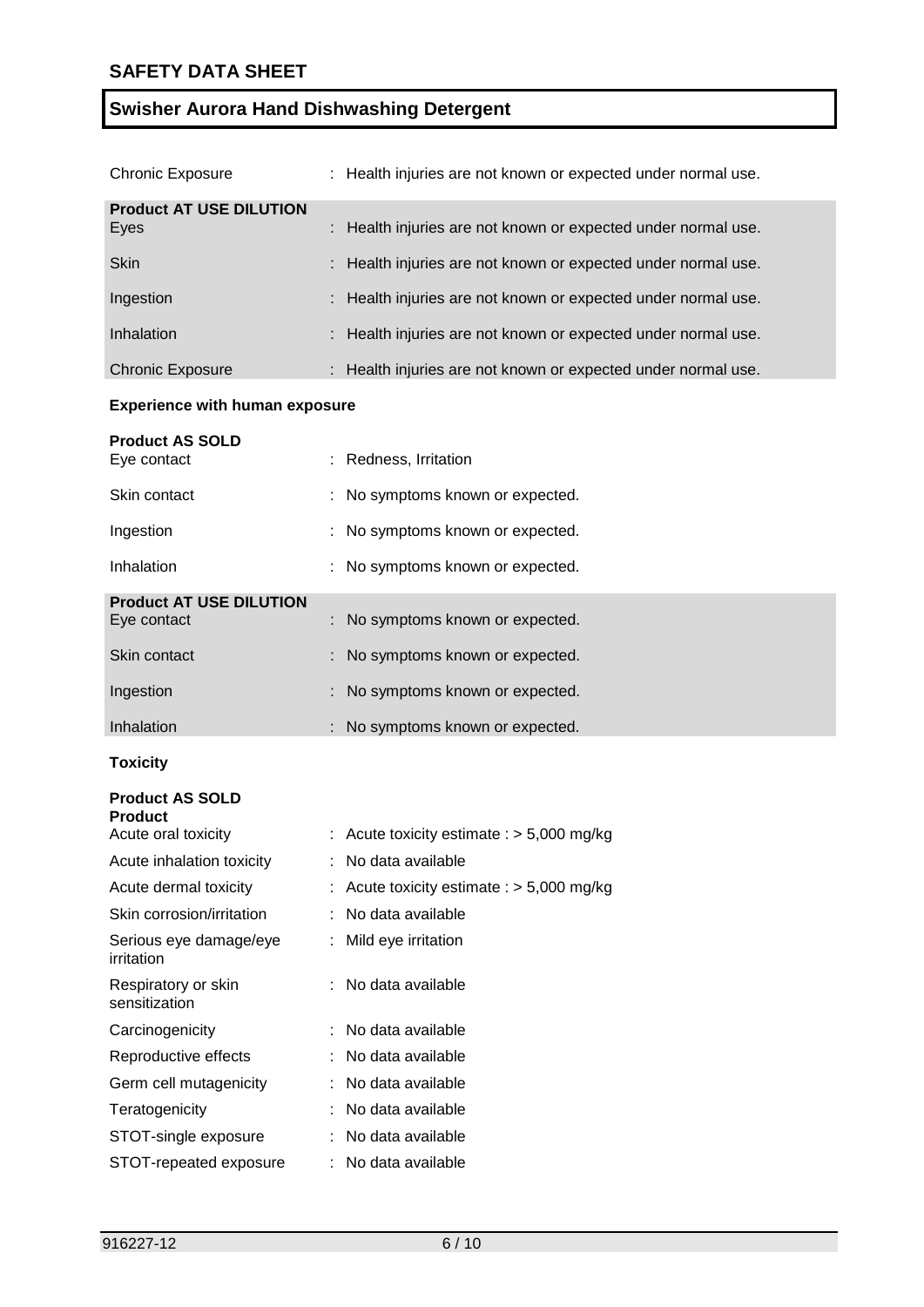|  |  |  | <b>Swisher Aurora Hand Dishwashing Detergent</b> |  |
|--|--|--|--------------------------------------------------|--|
|--|--|--|--------------------------------------------------|--|

| Aspiration toxicity       | : No data available                              |
|---------------------------|--------------------------------------------------|
| Ingredients               |                                                  |
| Acute inhalation toxicity | : Propylene glycol<br>4 h LC50 Rat: > 158.5 mg/l |
|                           | ethanol<br>4 h LC50 Rat: 117 mg/l                |

# **SECTION 12. ECOLOGICAL INFORMATION**

| <b>Product AS SOLD</b><br><b>Ecotoxicity</b>                               |                                                                           |
|----------------------------------------------------------------------------|---------------------------------------------------------------------------|
| <b>Environmental Effects</b>                                               | : Toxic to aquatic life.                                                  |
| <b>Product</b>                                                             |                                                                           |
| Toxicity to fish                                                           | : No data available                                                       |
| Toxicity to daphnia and other : No data available<br>aquatic invertebrates |                                                                           |
| Toxicity to algae                                                          | : No data available                                                       |
| Ingredients                                                                |                                                                           |
| Toxicity to fish                                                           | : Secondary Alkanesulphonates<br>96 h LC50 Fish: 4.2 mg/l                 |
|                                                                            | Sodium poly(oxyethylene) dodecyl ether sulfate<br>96 h LC50 Fish: 28 mg/l |
|                                                                            | amines, coco alkyldimethyl, n-oxides<br>96 h LC50 Fish: 1 mg/l            |
|                                                                            | sodium chloride<br>96 h LC50 Fish: 5,840 mg/l                             |
|                                                                            | Propylene glycol<br>96 h LC50: > 10,000 mg/l                              |
|                                                                            | ethanol<br>96 h LC50 Pimephales promelas (fathead minnow): > 100 mg/l     |
| Ingredients                                                                |                                                                           |
| Toxicity to daphnia and other : Propylene glycol<br>aquatic invertebrates  | 48 h EC50: 18,340 mg/l                                                    |
| Ingredients                                                                |                                                                           |
| Toxicity to algae                                                          | : Propylene glycol<br>96 h EC50: 19,000 mg/l                              |
| <b>Persistence and degradability</b>                                       |                                                                           |
| <b>Product AS SOLD</b><br>Biodegradable                                    |                                                                           |
| <b>Product AT USE DILUTION</b><br>Biodegradable                            |                                                                           |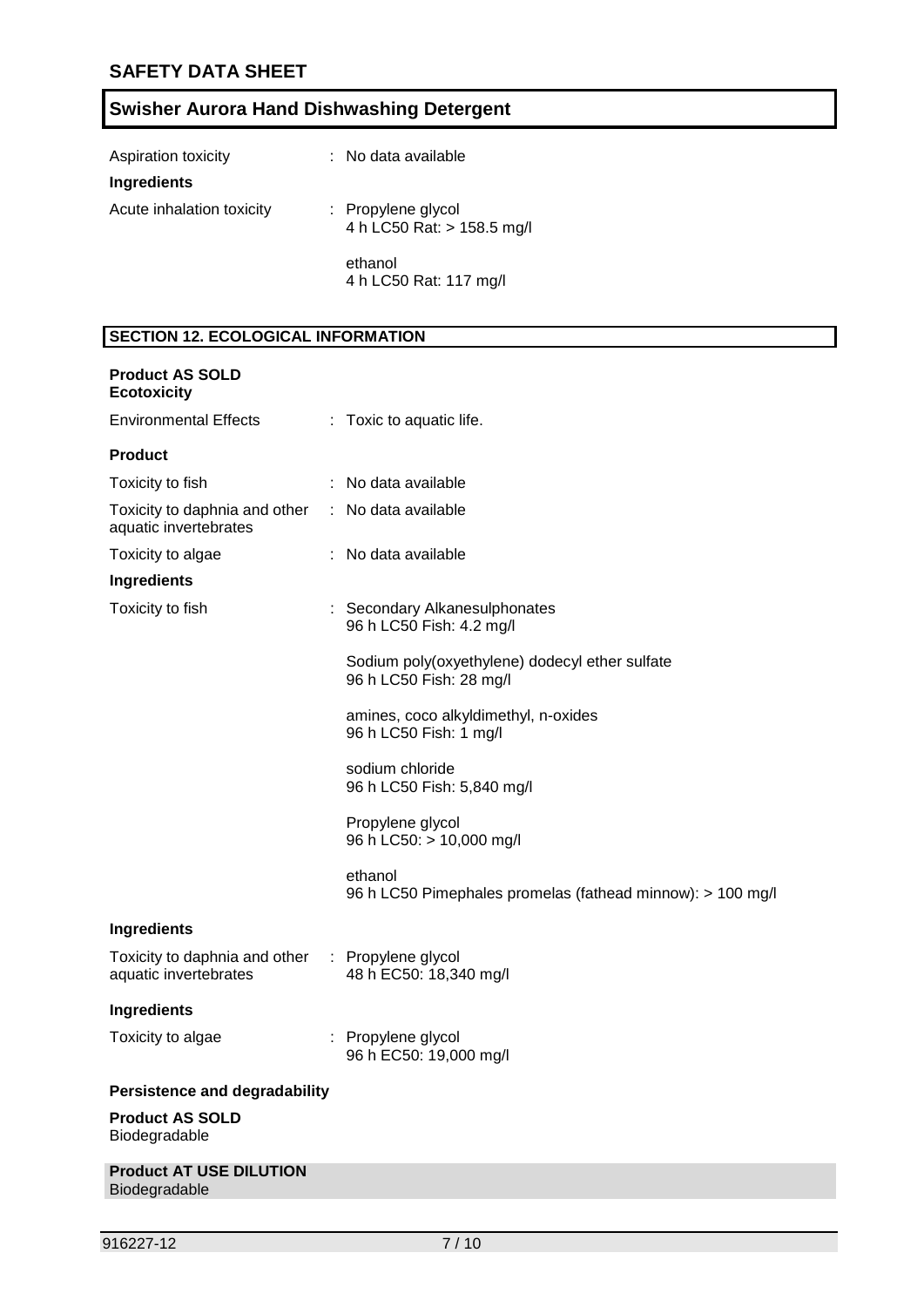#### **Bioaccumulative potential**

No data available

#### **Mobility in soil**

No data available

### **Other adverse effects**

No data available

#### **SECTION 13. DISPOSAL CONSIDERATIONS**

| <b>Product AS SOLD</b>         |                                                                                                                                                                                                                                                                                                              |
|--------------------------------|--------------------------------------------------------------------------------------------------------------------------------------------------------------------------------------------------------------------------------------------------------------------------------------------------------------|
| Disposal methods               | : Do not contaminate ponds, waterways or ditches with chemical or<br>used container. Where possible recycling is preferred to disposal or<br>incineration. If recycling is not practicable, dispose of in compliance<br>with local regulations. Dispose of wastes in an approved waste<br>disposal facility. |
| Disposal considerations        | : Dispose of as unused product. Empty containers should be taken to<br>an approved waste handling site for recycling or disposal. Do not re-<br>use empty containers. Dispose of in accordance with local, state, and<br>federal regulations.                                                                |
| <b>Product AT USE DILUTION</b> |                                                                                                                                                                                                                                                                                                              |
| Disposal methods               | : Diluted product can be flushed to sanitary sewer.                                                                                                                                                                                                                                                          |
| Disposal considerations        | : Dispose of in accordance with local, state, and federal regulations.                                                                                                                                                                                                                                       |
|                                |                                                                                                                                                                                                                                                                                                              |

### **SECTION 14. TRANSPORT INFORMATION**

#### **Product AS SOLD**

The shipper/consignor/sender is responsible to ensure that the packaging, labeling, and markings are in compliance with the selected mode of transport.

#### **Land transport (DOT)**

Not dangerous goods

#### **Sea transport (IMDG/IMO)**

Not dangerous goods

### **SECTION 15. REGULATORY INFORMATION**

#### **Product AS SOLD**

#### **EPCRA - Emergency Planning and Community Right-to-Know**

#### **CERCLA Reportable Quantity**

This material does not contain any components with a CERCLA RQ.

#### **SARA 304 Extremely Hazardous Substances Reportable Quantity**

This material does not contain any components with a section 304 EHS RQ.

#### **SARA 311/312 Hazards** : Acute Health Hazard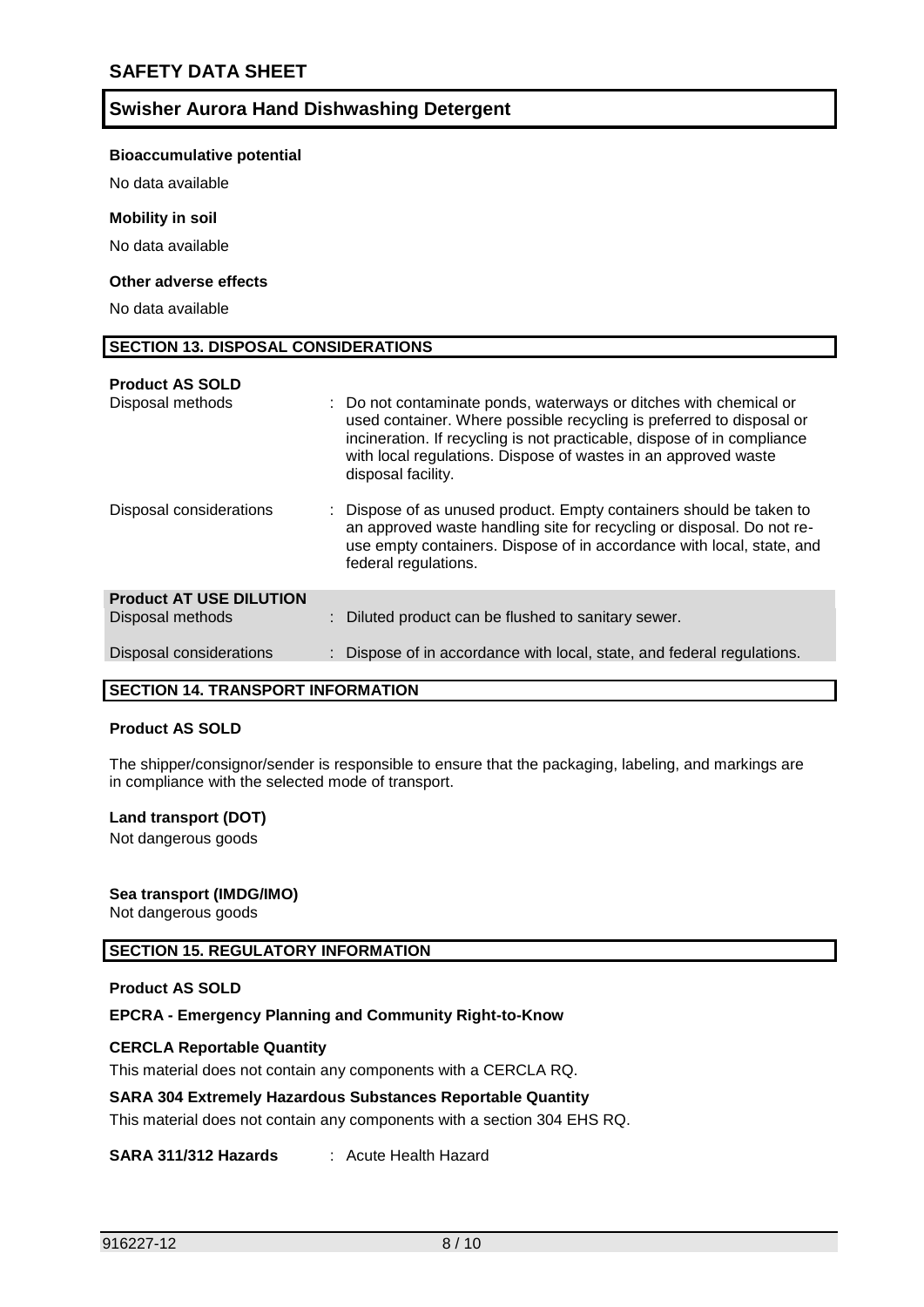| <b>SARA 302</b> | : No chemicals in this material are subject to the reporting requirements<br>of SARA Title III, Section 302.                                                                              |
|-----------------|-------------------------------------------------------------------------------------------------------------------------------------------------------------------------------------------|
| <b>SARA 313</b> | : This material does not contain any chemical components with known<br>CAS numbers that exceed the threshold (De Minimis) reporting levels<br>established by SARA Title III, Section 313. |

#### **California Prop 65**

This product does not contain any chemicals known to the State of California to cause cancer, birth, or any other reproductive defects.

#### **The ingredients of this product are reported in the following inventories:**

#### **United States TSCA Inventory** :

On TSCA Inventory

#### **Canadian Domestic Substances List (DSL)** :

All components of this product are on the Canadian DSL

#### **Australia Inventory of Chemical Substances (AICS)** :

On the inventory, or in compliance with the inventory

#### **New Zealand. Inventory of Chemical Substances** :

On the inventory, or in compliance with the inventory

#### **Japan. ENCS - Existing and New Chemical Substances Inventory** :

On the inventory, or in compliance with the inventory

### **Japan. ISHL - Inventory of Chemical Substances (METI)** :

not determined

### **Korea. Korean Existing Chemicals Inventory (KECI)** :

On the inventory, or in compliance with the inventory

### **Philippines Inventory of Chemicals and Chemical Substances (PICCS)** :

On the inventory, or in compliance with the inventory

#### **China. Inventory of Existing Chemical Substances in China (IECSC)** :

On the inventory, or in compliance with the inventory

### **SECTION 16. OTHER INFORMATION**